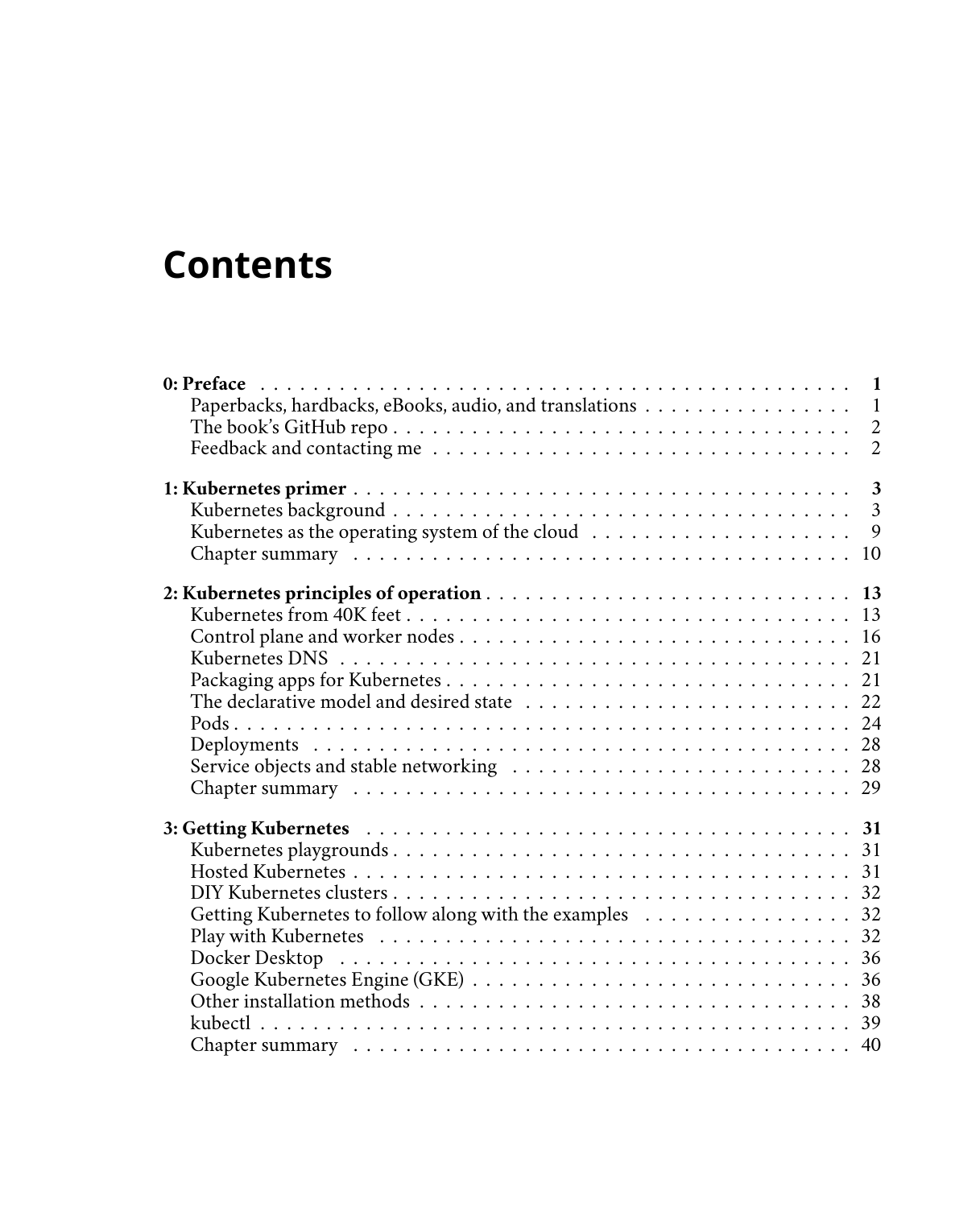| 54 |
|----|
|    |
|    |
|    |
|    |
|    |
| 68 |
|    |
| 71 |
|    |
|    |
|    |
| 75 |
|    |
| 82 |
| 87 |
| 88 |
| 93 |
| 96 |
|    |
|    |
|    |
|    |
|    |
|    |
|    |
|    |
|    |
|    |
|    |
|    |
|    |
|    |
|    |
|    |
|    |
|    |
|    |
|    |
|    |
|    |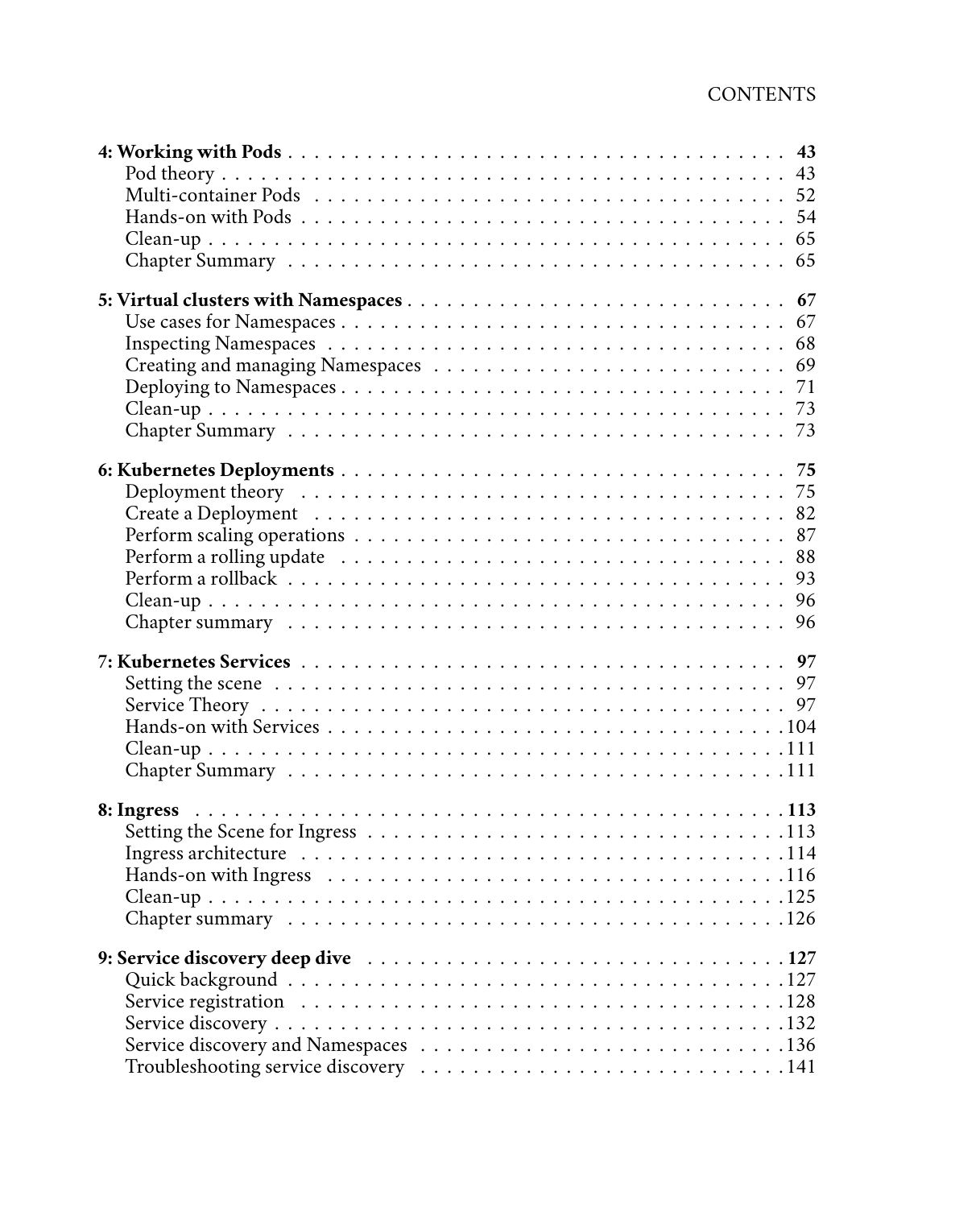| The API server $\dots\dots\dots\dots\dots\dots\dots\dots\dots\dots\dots\dots\dots\dots$ |  |
|-----------------------------------------------------------------------------------------|--|
|                                                                                         |  |
|                                                                                         |  |
|                                                                                         |  |
|                                                                                         |  |
|                                                                                         |  |
|                                                                                         |  |
|                                                                                         |  |
|                                                                                         |  |
|                                                                                         |  |
|                                                                                         |  |